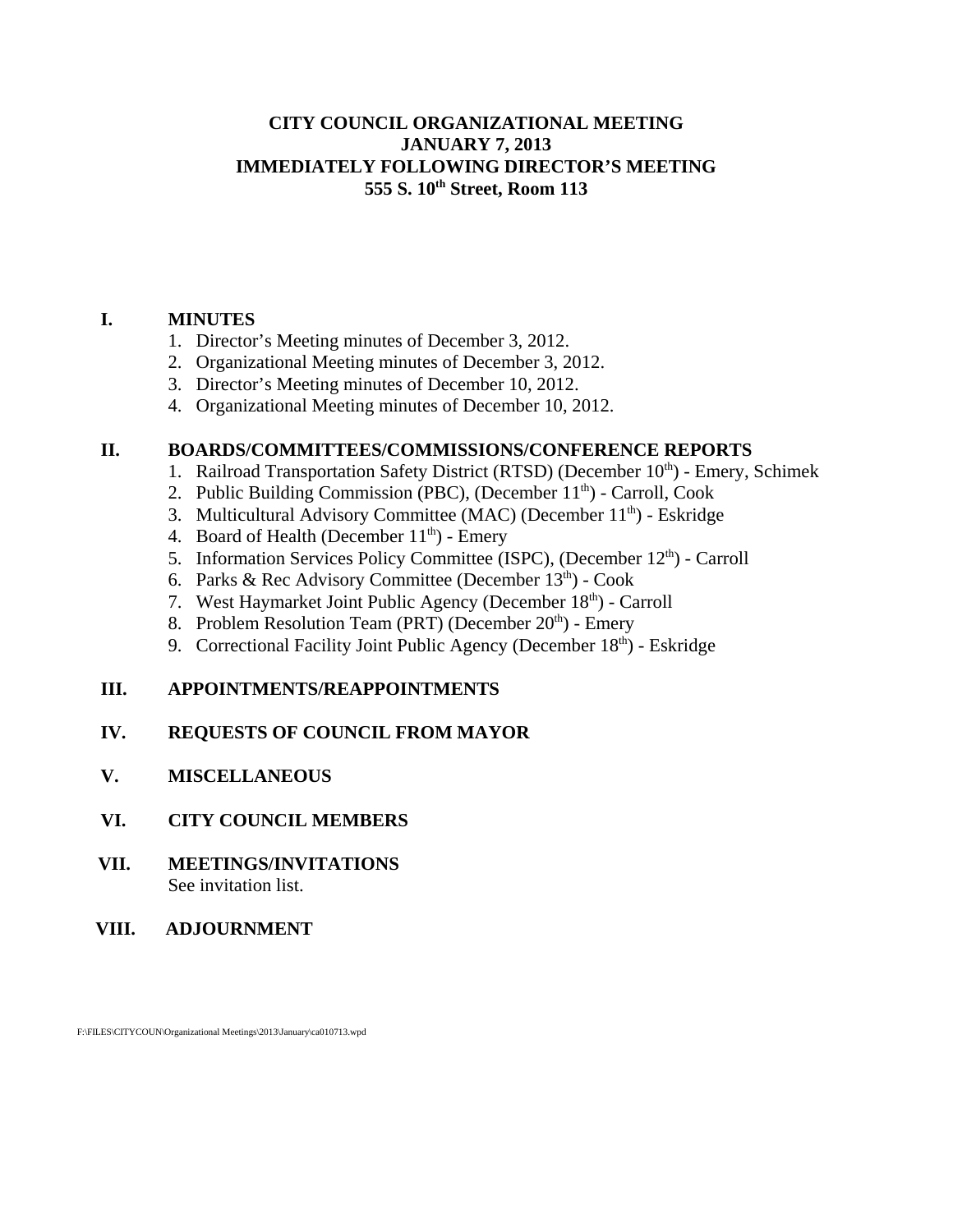# **MINUTES CITY COUNCIL ORGANIZATIONAL MEETING JANUARY 7, 2013**

**Present:** Carl Eskridge, Chair; Jon Camp, Vice-Chair; DiAnna Schimek; Lloyd Hinkley; Doug Emery; Jonathan Cook, and Gene Carroll

Chair Eskridge opened the meeting at 2:32 p.m. and announced the location of the Open Meetings Act.

### **I. MINUTES**

- 1. Director's Meeting minutes of December 3, 2012.
- 2. Organizational Meeting minutes of December 3, 2012.
- 3. Director's Meeting minutes of December 10, 2012.
- 4. Organizational Meeting minutes of December 10, 2012.

The above minutes were approved by consent.

### **II. BOARDS/COMMITTEES/COMMISSIONS/CONFERENCE REPORTS**

#### **1. Railroad Transportation Safety District (RTSD) (December 10th) - Emery, Schimek**

Schimek stated they received a report from Figard. All current projects are near completion or done. Example: West Haymarket, the removal of old tracks. There is money left over from the quiet zone at South Salt Creek. Other items included the 33<sup>rd</sup> railroad crossing, and the Board had voted \$200,000 for a preliminary study. Also, Figard and Shafer went to Kansas City to discuss railroads' interest and will present later, and the Hickman quiet zone is coming along. Schimek personally was interested in the Rosa Parkway access. A small neighborhood in South Salt Creek doesn't have good access when closed off by the railroad. They created an access road off of the Rosa Parks area, going downhill, which is now graded. They want to pave for a more permanent solution. Emery added, as long as it's marked, it has to be more emergency. Schimek agreed, adding not a road for everyone. Emery stated for emergency vehicles in case there's a train across the highway and they need fire engines or ambulances. Schimek stated they approved \$60,000 for this project.

Camp asked if Mr. Walker was content with the outcome? Schimek replied he hasn't been vocal on this project. Another person had called. We had the police, fire and street maintenance come together for the solution. Camp stated on past projects, 35<sup>th</sup> and Cornhusker crossing, Warlick, South and Park, are these RTSD in general Public Works projects? Would like to see us take some time, possibly a pre-council, and re-visit where we're at on some Public Works priorities. Do have long term such as South Beltway which keeps getting put further down. Warlick and 14<sup>th</sup>. What savings we'd get if we did the South Beltway? Options at 35<sup>th</sup> and Cornhusker? Schimek asked if speaking of RTSD? Camp replied RTSD has some funding, railroads discussion involved and possibly Cornhusker is the largest, last fall was at 5 million dollars. Maybe step back and say, these are project cost estimates? What is the amount of money we have and does doing one help reduce the cost of others? Seems like large Public Works projects aren't focused on long enough.

Emery stated the first step is, will we get it financed? Will it be part of the County budget? We can have all kinds of priorities, but if they're not going to fund, which they didn't this year. Schimek added the topic may be appropriate for a Commons Meeting.

Eskridge asked if Hinkley would be willing to be on this committee? Hinkley replied yes. Emery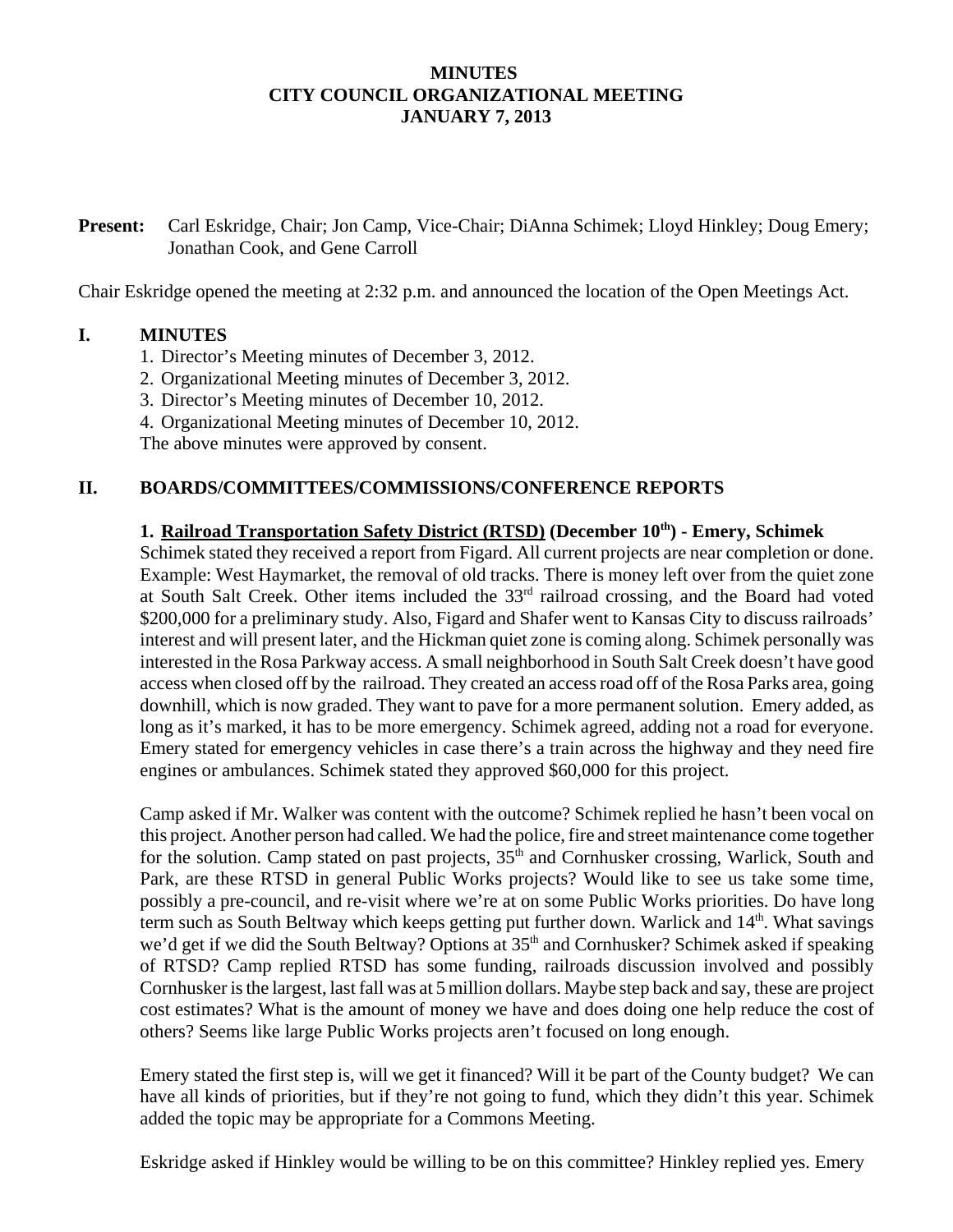stated there is a problem, the RTSD will meet once more before Hinkley leaves. Members made a decision to be one short and fill after May. We meet quarterly, and not again until March or April.

# **2. Public Building Commission (PBC), (December 11th) - Carroll, Cook**

Cook stated the PBC had meetings on December 11, 2012 and January 7, 2013. On December 11<sup>th</sup> discussed the public art venue opening January  $4<sup>th</sup>$ . Hopefully everyone has been able to see the new public art. The solar panels on  $27<sup>th</sup>$  Street will be our last project with the American Recovery Act. We needed a six month extension to complete. We received a letter today saying our six month extension had been approved. The project going forward, entirely paid for the federal grant.

Cook stated the Commission discussed the LED light savings. For our three garages we have a savings of \$20,000 a year, after changing to LED lights.

At District Court the pay phones aren't utilized as much as before so we're removing two of the five pay phones.

At today's meeting discussed concealed weapons, a topic the County needs to look at. The Treasurer's office now has a number of former law enforcement officials. From the Sheriff's Department have Andy Stebbing and now Deputy Jarrett is also at the Treasurer's. They meet a Federal law which requires that if they want to carry concealed weapons they need a certification yearly. This applies to former law enforcement officers, and they would be qualified. The Federal law does not override local law, which states you can't have a weapon in the building. Also, there's a Nebraska statute on concealed weapons. It's possible if they want to carry weapons in this building there will need to be a change to ordinance, or to State law. The Law Department and County Board needs to weigh in, as the Treasurer is a County Department.

Cook stated they discussed changing hand dryers. Looked at changing what we have in this building to hand dryers, but decided to look into automatic towel dispensers. The dispensers we have are very expensive, \$6,500 a year for paper towels, and are very inefficient as when you pull one, five comes out. With an automatic dispenser, waving your hand, may still provide towels but at a savings. Will look at more cost information.

Cook stated on candle warmers, which is a light bulb with wax around the bulb, when the light bulb heats it causes some wax to evaporate which may leave a nice scent. We decided this was a departmental issue, handled by Directors.

Carroll added they increased the minimum dollar amount for contracts to a \$3,000 threshold. Cook commented they also approved an ordinance as part of our technical changes.

Camp asked on the LED conversion, what was the cost? Cook replied it was Federal money but do not recall the cost. Camp stated secondly, hand dryers. He's read paper hand dryers are better. Hand dryers really aren't as sanitary as you'd think. Read articles, and do know these are inefficient.

# **3. Multicultural Advisory Committee (MAC) (December 11th) - Eskridge**

Eskridge stated the MAC met in December and will meet again tomorrow. Last month Chief Peschong attended and talked about hiring minorities in LPD. They have developed strategies to approach and Chief Huff will report at the next meeting on January 8, 2013.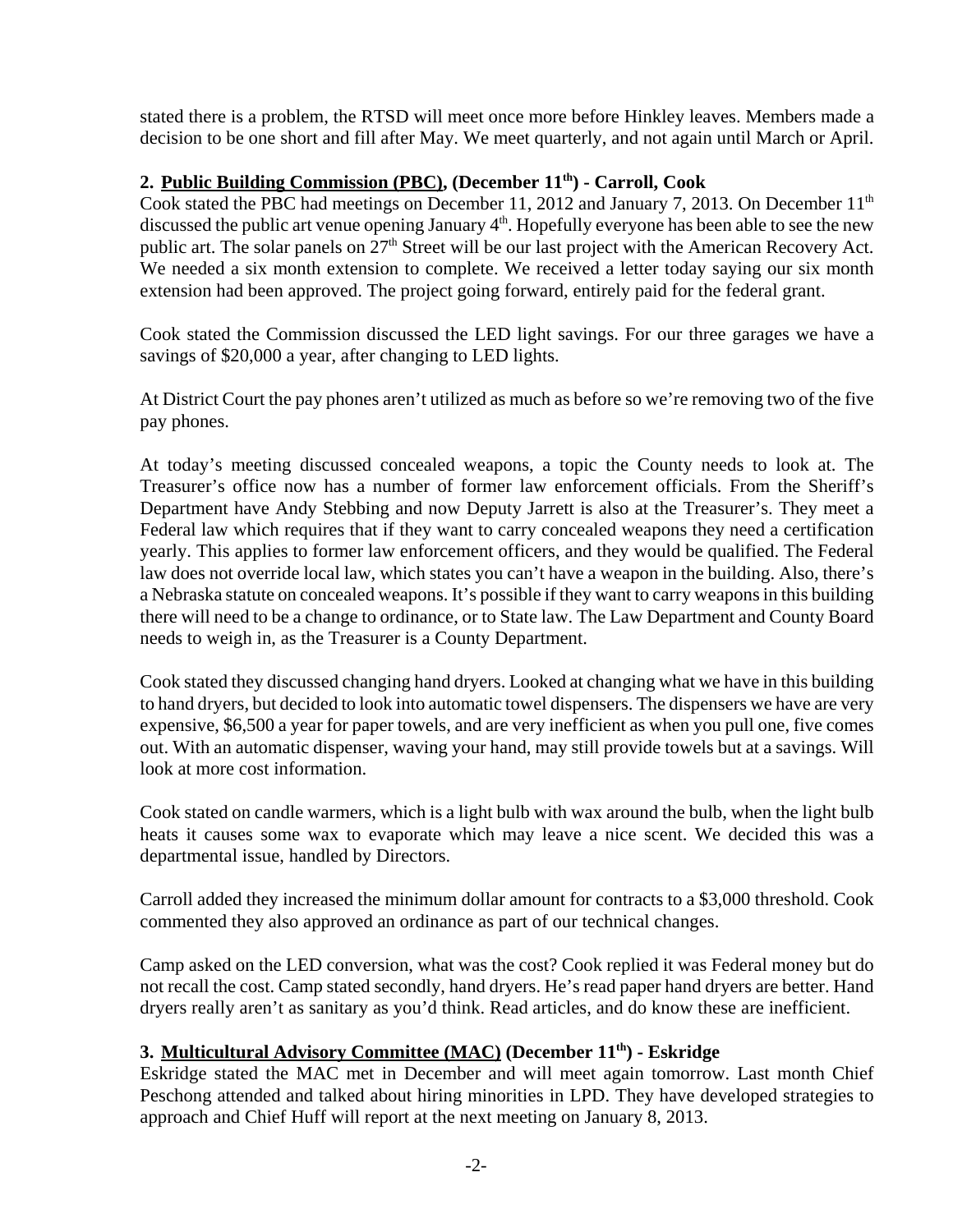# **4. Board of Health (December 11th) - Emery**

Emery stated they meet on January 8, 2013.

# **5. Information Services Policy Committee (ISPC), (December 12<sup>th</sup>) - Carroll**

Carroll reported the VoIP phone system is just about complete in this building, going very well. The largest item is having Windstream turn off their lines and stop billing. Also working on the Interlocal agreement between the City and County dealing with the I.S. department, as it's very outdated.

# **6. Parks & Rec Advisory Committee (December 13th) - Cook**

Cook stated they discussed the Willard Community site, with a number of ongoing expenses, which we can't afford. A private group willing to take over. Primarily discussed the property, and boundaries, and what we would surplus. For more information on the actual functioning of the Willard Community contact me with Parks stating the private group is supportive in moving forward.

Cook stated they did approve the urban garden regulations. There are pages of rules but a lot are basic which are what we need to do to protect ourselves. Then, the Holmes Club house is on schedule and should be ours by April 30<sup>th</sup>. Regarding the pools, the swim count is up 8% over last year, and at 82% cost recovery, where before we were at 63% cost recovery in 2008.

Schimek asked if there will still be a senior center at the Willard Center? Cook replied it's a community center, not a senior center. Schimek thought it was also used as a senior center.

# **7. West Haymarket Joint Public Agency (December 18th) - Carroll**

Carroll stated the first we received a refund from the Burlington Railroad, \$2.5 million. This was an advance paid to speed the track transition. The original amount was \$3 million and we've receiving a \$2.5 million refund. Hawkins Construction was selected to build the parking lot and pedestrian bridge for \$7.2 million. Another item was deciding to include a new VoIP system, an IPTV system, inside the arena, which wasn't available two years ago when budgeted. New technology and did add \$1.5 million to the project. With other items being shifted, example: part of the pedestrian bridge over to Mortenson Construction, their contract increased to \$159 million. Most of this money came from one budget into another. Did not increase the complete project cost. Shifted one budget to another and Mortenson now in charge of the building's TV system as all the building's controls to run the systems should be installed at the same time, by the same people, to make sure they all top each other. We felt Mortenson's would do the best job, and the reason Mortenson's contract went up.

Carroll stated the money for the TV system received from the County Convention Bureau. They gave \$1.5 million to the JPA.

Carroll stated project still on budget, on time, and everyone possibly noticed the crane is down and gone. Now closing the hole in the roof, and should be completed by the end of the month. The hot water is on from the District Energy Corporation.

Camp stated regarding the Burlington \$2 million refund, as we're going forward, what's the thinking of saying, this is great and may be able to give money back to the taxpayer, or reduce the 30 years to fewer on the tax? Carroll believes it's too early to tell, each budget has some contingency. A few change orders are coming, but really down the road as far as our contracts. So fairly soon should be able to take a look at the budget and see whether our numbers are right or wrong. Want to make sure